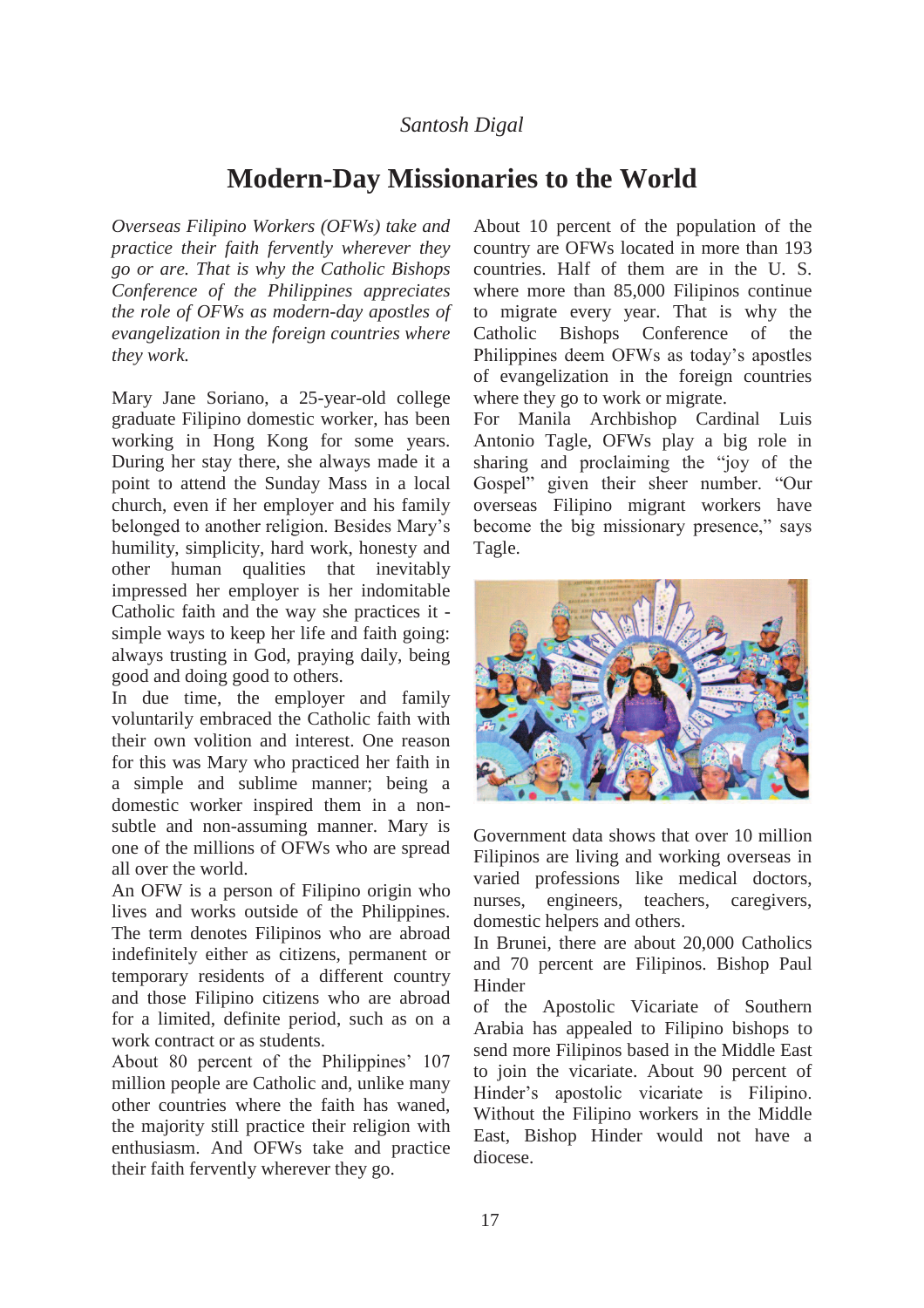### **Time to share Faith**

OFWs bring their faith to wherever they go. It is this faith that many OFWs and their families turn to prayers for guidance and strength to lessen the impact of separation caused by migration. Spain brought Christianity to the Philippines centuries ago and eventually, it has paved the way to make it Asia's largest Catholic country.

Now, with the West facing emptier pews, it's time for the "heirs" to become missionaries themselves and bring the faith back to Europe and other parts of the world; it is time for Asia to come back to Europe and America in order to "give back the faith."

OFWs are seen as heirs who have received the gift of faith as an inheritance which cannot be used only for oneself but to be shared with others. OFWs share it even with those who have given them the legacy. They have received faith and now it is time to share.

the answer to the prayer of parish priests who have only a few old people left in a parish. They are active in the parish. Many fallen-away Catholics return to the faith of their fathers, led by a child catechized by a Filipina caretaker. A Filipina, taking care of children left alone by parents and keeping up with young kids, shares the essentials of the Faith. The OFWs, who stayed away from churches at home, become fervent Catholics and even become apostles. In Christianizing others, they Christianize themselves.

Their efforts are efficacious, even without training in catechesis. God more than makes up for their shortcomings. God cannot be kept from being with those He loves. He always finds or makes the way. The hand of God is not shortened.

Filipino overseas maids or domestic helpers in Beirut, Lebanon, while walking the dogs of their masters, discovered a shrine of Our

With millions of Filipino migrants all over the world, Archbishop Gilbert Armea Garcera of Lipa, former chairman of the Catholic Bishops' Conference of the Philippines (CBCP) Episcopal Commission on Family and Life, said they have become missionaries, living

their faith and setting examples to their host communities and countries. Besides



being the most trustworthy employees, Filipinos abroad actively participate in church activities as they practice their faith deeply, religiously and vigorously.

Filipinos actively take part in church-related activities. They fill empty churches, fill the air with joyous songs praising God. They are Lady of Lourdes. They made it a frequent place to visit.

The late Jaime Cardinal Sin, Archbishop of Manila, was able to send many priests to Rome for their annual retreat without spending a penny since the money came from someone who had returned to the church because their children were practicing the faith. They had been catechized by a Filipina maid.

**Continued Devotions** 

In Philadelphia (U.S.A.), the OFWs set

up novenas on Wednesday. Not to Our Lady of Perpetual Help but to some other saint. This shows that they were able to adapt. They carried their practices in the same way that the early Jesuits brought their image of the House of Nazareth to South America through the Atlantic Ocean. In the diocese of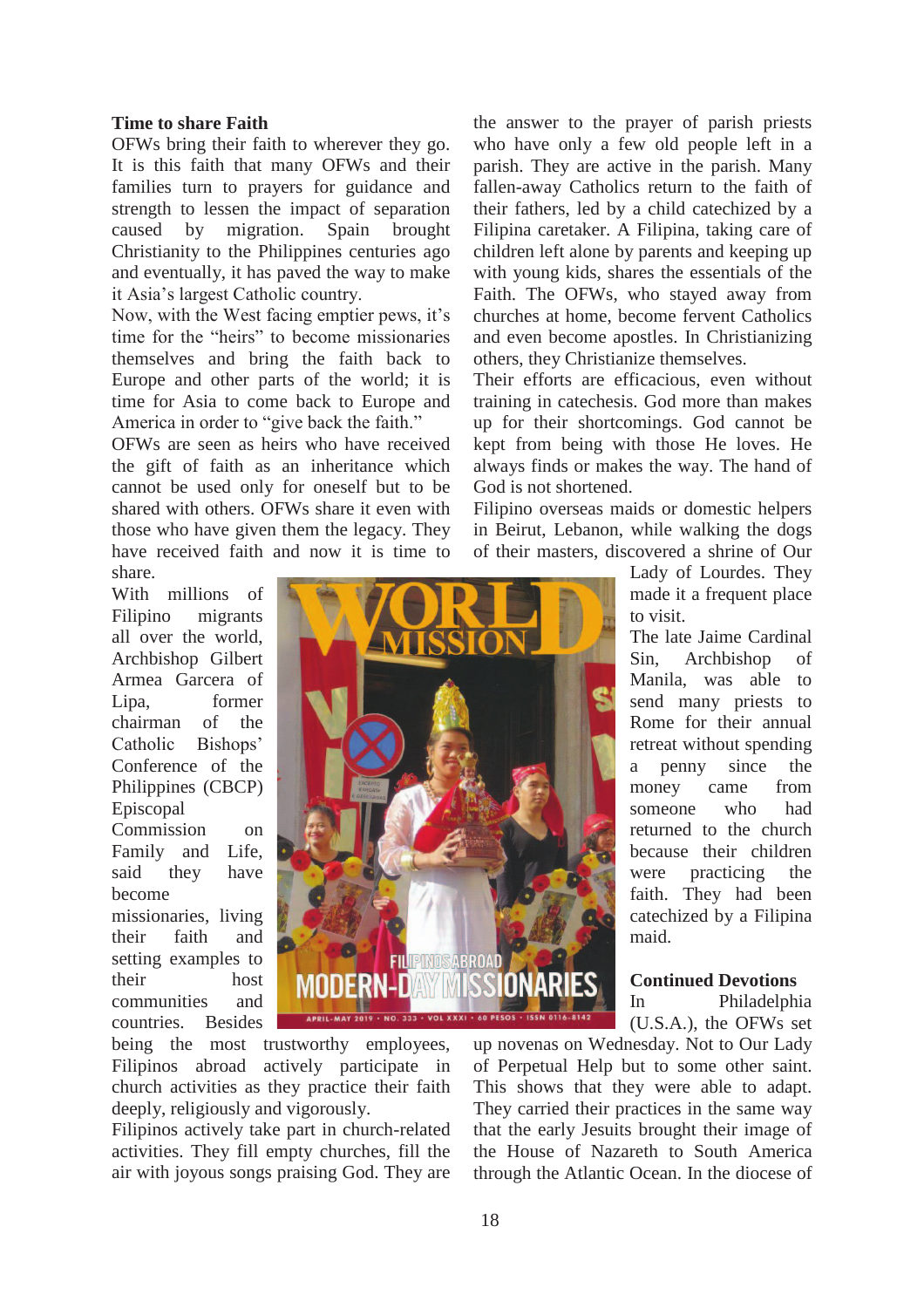Sacramento, California, they got permission from the bishop to celebrate the *simbang gabi* (predawn Christmas novena Masses celebrated from Dec 16 to 24).

At the peril of losing their lives, Filipino men, women, and others in Muslim countries gather for the celebration of Mass and in sharing communion with those unable to go to the improvised chapels. Without a missioning ceremony, the OFWs are Christianizing a dechristianized Europe and Muslim countries. Just as the early church was spread not only by missionaries but also by slaves, the same task is being achieved by lowly domestics.

These Filipinos who leave their families behind do so not because of incompatibility or misunderstanding but "out of love." Filipino husbands and wives live separate lives because they love their families which literally means leaving their families behind for overseas employment.

Archbishop Gilbert Garcera of Lipa in Batangas says, however, while the economy benefits from foreign remittances sent back to Manila, the Philippine government should do its best to introduce and create humane and decent jobs to keep Filipino families intact.

Garcera recalls Popes Paul VI and John Paul II during their visits to Manila over ten years apart when they called on Filipinos to be "missionaries to the world." "That is what's exactly happening now," he says. However, bishops say that OFWs as missionaries is "something that we did not plan."

There have been a lot of efforts to awaken this missionary calling in the Filipino church. In the past 50 years, the church has formed groups like the Filipino Mission Society which is now present in different parts of Asia. It also has the Lay Mission Association. It has lay missionaries also being sent to different parts of the world.

There are also many Filipino priests, as well as other religious men and women, working in different parts of the world.

## **Sacrifices**

The CBCP Episcopal Commission on Migrants says the Church recognizes the sacrifices and services of those working in foreign countries for their loved ones and country. Foreign employers recognize their honesty and deep faith in God. Italian parents, for example, admit their children are safe under the care and hands of Filipinos. The Church is thankful to the OFWs for showing the true face of Filipinos who are God-fearing, hardworking and very patient.

They are new missionaries of faith to the world. The Church is praying for them to be safe in their workplaces, to keep away from troubles and harm and to find caring and humane employers. Bishops have urged the government to ease the hardships of OFWs from dehumanizing conditions, unjust labor practices, and other abuses they face in parts of the world.

Filipino workers abroad are a big help to the economy remitting about US\$2.55 billion annually. The remittances are hard-earned money from their blood, sweat and tears and products of their sacrifices and sufferings.

## **Contribution to the Church's Mission**

Filipino bishops regard overseas workers as "missionaries of the Catholic faith" and appreciate their help in the Church's mission to spread the Gospel. Former CBCP president Archbishop Angel Lagdameo of Jaro says, "the notion of Filipino diaspora has been redefined" after they were given a clearer picture of the "new situation" of OFWs.

Coming from a predominantly Catholic country, these migrant Filipino workers in search of livelihood are equipped with the disposition and skills of lay missionaries, who will not necessarily preach but live the Gospel of Jesus in the context of cultural and religious pluralism.

They are Filipinos in dialogue with other cultures and religions, which for them is a new way of being active in Church and participating in the mission, beyond adding to the number of churchgoers in the